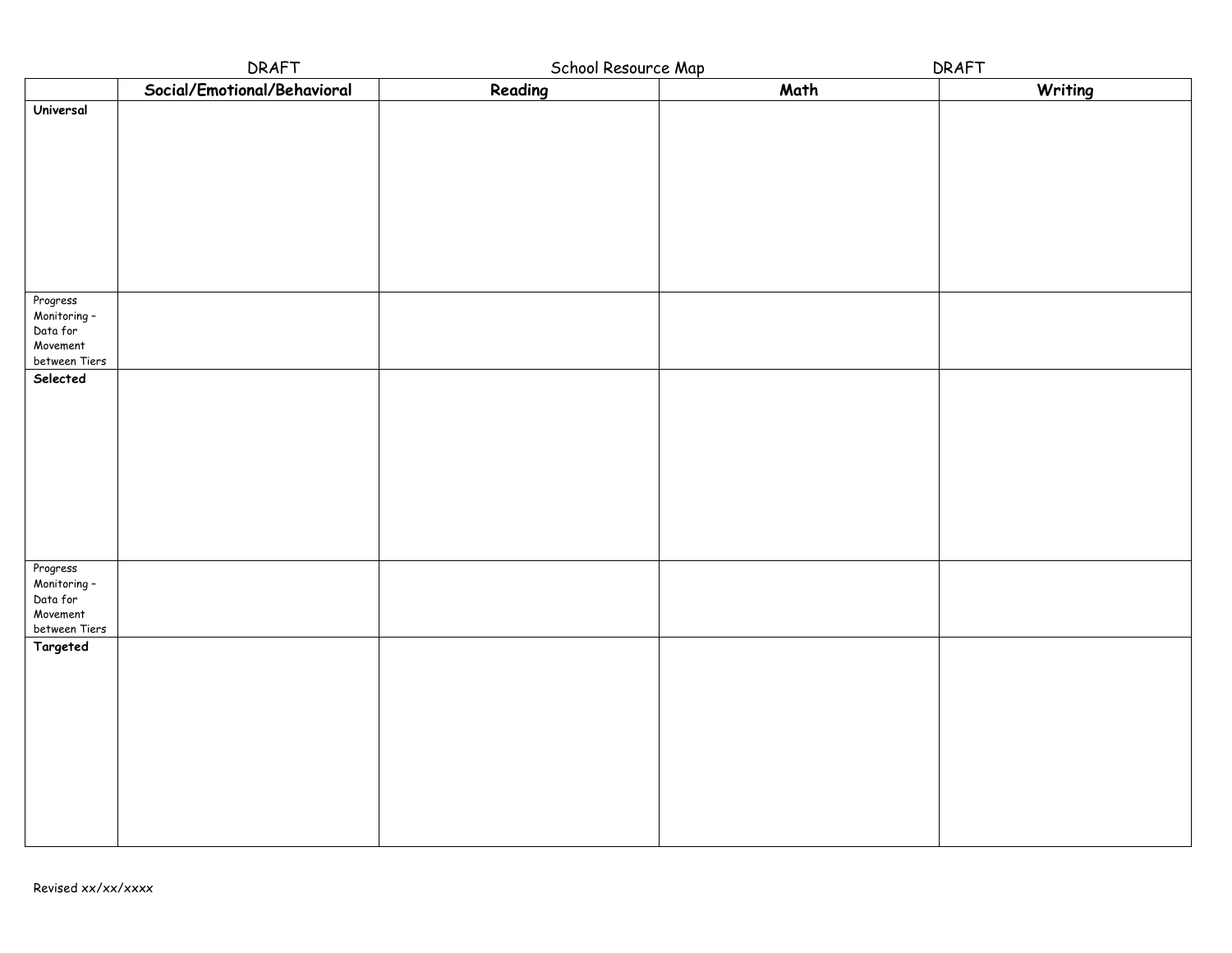

*Arthur,* a book-based educational television program designed for children ages 4–8, is popular among preschool and kindergarten students. The program is based on the storybooks, by Marc Brown, about Arthur, an 8-year-old aardvark. Each show is 30 minutes in length and includes two stories involving characters dealing with moral issues. The show has been used as a listening comprehension and language development intervention for English language learning students.

For use with students Age 4-8

#### **STEPS FOR IMPLEMENTATION**

Students watch a 30 minute episode of *Arthur* about 3 times a week. Each story in the episode contains the following literary elements:

- $\checkmark$  Plot
- Conflict
- Resolution

Repeated exposure to these elements aids in the development of narrative abilities.

The following intervention supplements are found online:

- Teacher and Parent Resources
- Lesson Plans
- Activities
- Links to acquiring printed materials

### **RESEARCH**

Participants: 108 kindergarten Spanish-speaking English language learners from six schools in a large urban school district on the East Coast.

- ü **54** students watched the television show *Arthur*
- $\checkmark$  **54** students were in the control group and watched a comparable show, *Between The Lions*

This randomized study, looked at the effects of watching Arthur and English language development. It assessed students based on narrative skill in English—the ability to talk about events in a coherent fashion. The study found that children who viewed Arthur had steeper growth trajectories then the control group.

#### References

Uchikoshi, Y. (2005). Narrative Development in Bilingual Kindergarteners: Can Arthur Help?. *Developmental Psychology*, 41(3), 464-478.

US Department of Education, Institute of Education Sciences. (2010). *WWC intervention report: Arthur*. Retrieved from

http://ies.ed.gov/ncee/wwc/pdf/intervention\_reports/WWC\_Arthur\_091406.pdf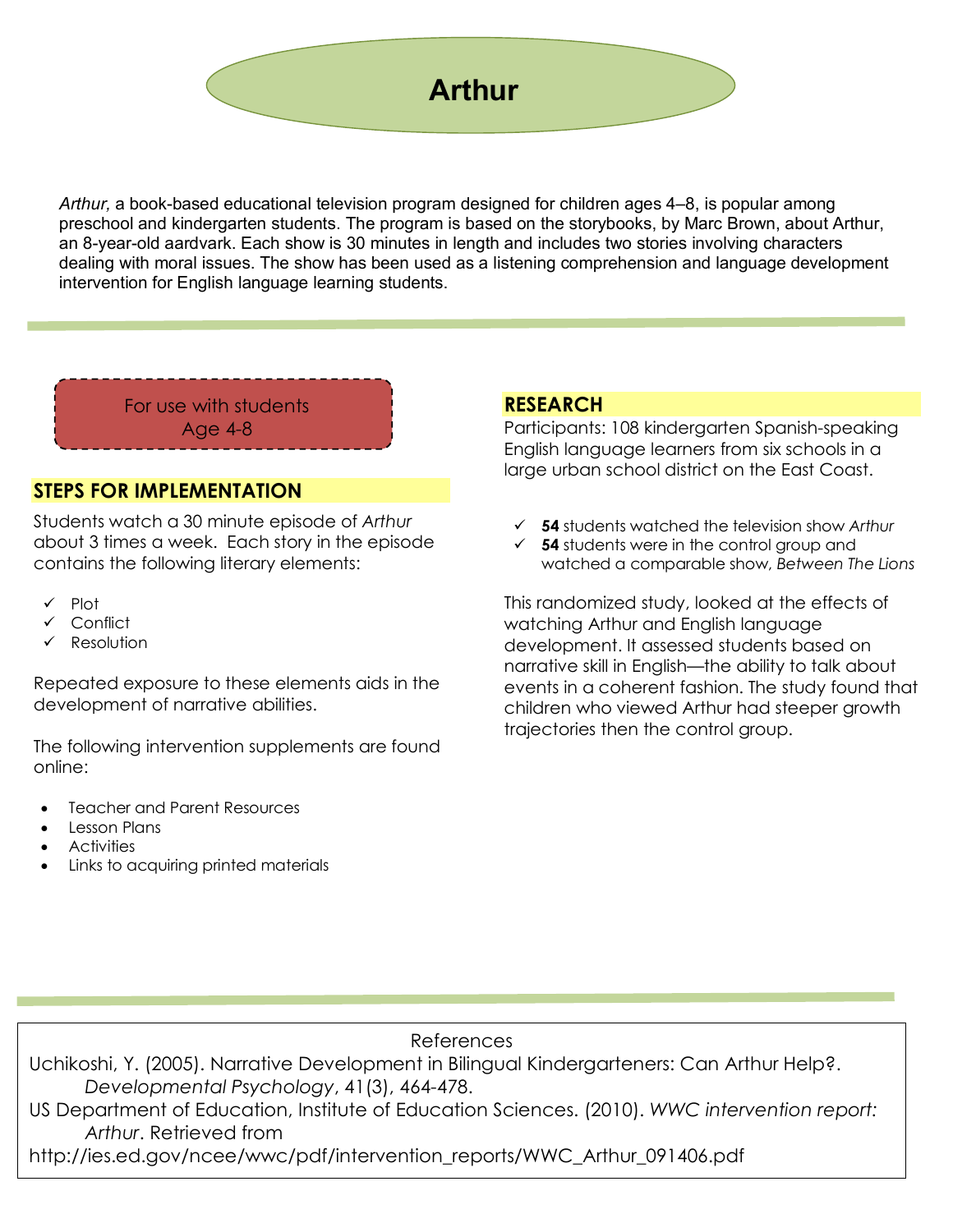# **Bilingual Cooperative Integrated Reading and Composition (BCIRC)**

*Bilingual Cooperative Integrated Reading and Composition (BCIRC)* is an adaptation of the *Cooperative Integrated Reading and Composition (CIRC)* program, which was designed to help Spanish-speaking students succeed in reading Spanish and then making a successful transition to English reading. In the adaptation, students complete tasks that focus on reading, writing, and language activities in Spanish and English, while working in small cooperative learning groups.

For use with students in Grades 2-5

### **STEPS FOR IMPLEMENTATION**

Paramount to this particular intervention is the use of cooperative learning for ELLs. Students are assigned to heterogeneous teams, made up of 4 students. After a reading activity, students work together to complete related activities. Activities include the following:

- $\checkmark$  Comprehension questions
- $\checkmark$  Vocabulary activities
- $\checkmark$  Story retell
- $\checkmark$  Prediction guidelines
- $\checkmark$  Story-related writing prompts

In order to enhance the effectiveness of this intervention, some core components need to be integrated:

- Teacher and Staff development:
- First language development theories:
- Needs relating to second-language acquisition
- Integration techniques for Spanish to English

Participants: 85 third grade ELL's in bilingual programs. The students were transitioning into English language instruction.

- $\checkmark$  52 students received BCIRC
- $\checkmark$  **33** students were in the control group

A comparison of standardized test scores in matched BCIRC ( $N = 3$ ) and comparison ( $N = 4$ ) schools generally supported these expectations. On the Spanish Texas Assessment of Academic Skills, second graders who received the intervention scored significantly better than control group students in writing and marginally better (p < .06) in reading. On the English Norm-Referenced Assessment Program for Texas, third graders who received the intervention scored significantly better than control students in reading but not in language. Third graders who were in BCIRC for 2 years scored much better than control students on both scales. Also, BCIRC third graders met criteria for exit from bilingual education at a significantly higher rate than did comparison students.

#### References

Saunders, W. M. (1999). Improving literacy achievement for English learners in transitional bilingual programs. *Educational Research and Evaluation, 5*(4), 345–381.

Saunders, W. M., & Goldenberg, C. (1999). Effects of instructional conversations and literature logs on limited- and fluent-English-proficient students' story comprehension and thematic understanding. *Elementary School Journal, 99*(4), 277–301.

**RESEARCH** *Cooperative Integrated Reading and Composition.* Retrieved from US Department of Education, Institute of Education Sciences. (2007). *WWC intervention report: Bilingual*  http://ies.ed.gov/ncee/wwc/interventionreport.aspx?sid=47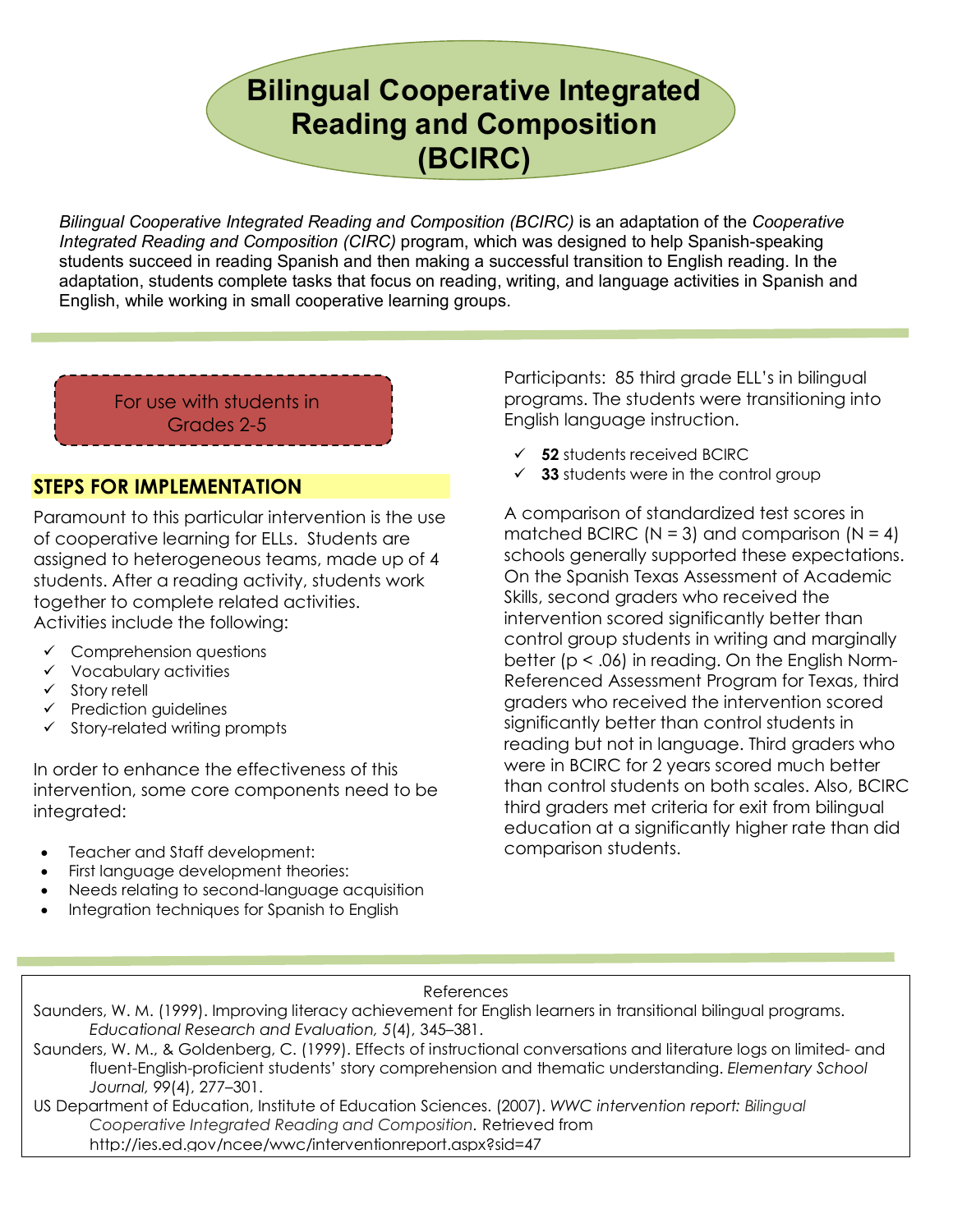# **Developing ELLs' Reading Skills in the Content Areas**

An instructional model for teaching ELLs/Bilingual students reading skills in content areas with researchbased methods (SIOP and CALLA). This intervention focuses exclusively on the skill of reading by giving clear ideas on how to organize intensive reading instruction, in which teachers provide skill-based instruction to learners at different levels of proficiency.

## **STEPS FOR IMPLEMENTATION**

Phases of reading lesson scaffolding techniques are:

#### Pre-Reading

- $\checkmark$  Building on students' background knowledge (pictures, discussion, demonstrations, and hands-on inquiry).
- $\checkmark$  Preloading academic and content vocabulary.
- $\checkmark$  Developing vocabulary skills (prefixes and suffixes, word origins, etc.).
- $\checkmark$  Developing reading comprehension skills (e.g., making inferences, drawing conclusions, distinguishing fact and opinion, etc.).

#### Reading

- $\checkmark$  Developing students' graphic literacy skills.
- $\checkmark$  Developing reading fluency.

#### Post Reading

- $\checkmark$  Using read-alongs (questions inserted the text to check comprehension).
- $\checkmark$  Checking comprehension (verbal and nonverbal).
- $\checkmark$  Extension activities and projects

# **RESEARCH**

Several studies offer specific advice to teachers on teaching content matter to language learners. These studies address content matter instruction comprehensively and focus on all four language skills.

- Echevarria, J., Vogt, M., & Short, D. (2004). Making content comprehensible for English learners: TheSIOP model. Boston: Pearson Allyn & Bacon
- Reiss, J. (2005). Teaching content to English language learners. White Plains, New York: Longman.

Models such as Sheltered Instructional Observation Protocol (SIOP)1 and Cognitive Academic Language Learning Approach (CALLA)2 outline research-based methods for teaching content to language learners.

> For use with students at all school-level ages

#### References

Collins, T. (2009). Developing ells reading skills in the content areas. *AccELLerate!*, *1*(4), 8-10. Retrieved from http://www.ncela.gwu.edu/files/uploads/17/Accellerate\_1\_4.pdf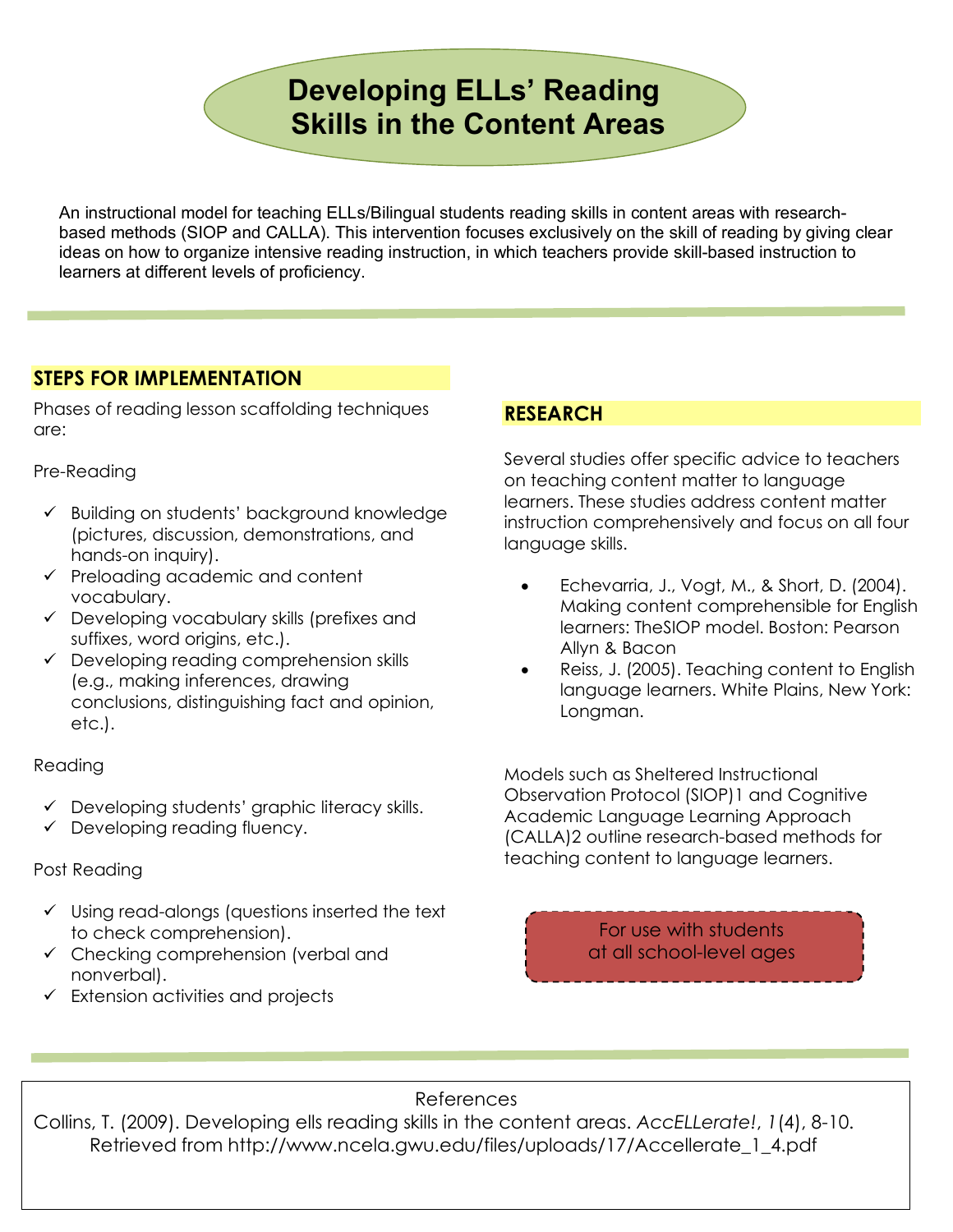# **Enhanced Proactive Reading**

*Enhanced Proactive Reading* is a comprehensive, integrated reading, language arts, and English language development curriculum, that is targeted to first-grade English language learners experiencing problems with learning to read through conventional instruction. The curriculum is implemented as small group daily reading instruction, during which English Language Learners instructors provide opportunities for participation from all students and give feedback for student responses.

For use with students In Grade 1

#### **STEPS FOR IMPLEMENTATION**

The curriculum provides 120 daily lessons, each composed of 6–10 short activities, to be delivered throughout the school year. Daily activities typically include:

- $\checkmark$  Playing word games designed to promote phonemic awareness
- $\checkmark$  Practicing letter-sound correspondence for letters or letter combinations
- $\checkmark$  Practicing writing letters
- $\checkmark$  Learning the sound of a new letter or letter combination.

Each lesson is delivered to small groups of students, lasts approximately 50 minutes. To clarify meaning while teaching vocabulary, Teachers' instructional practices may include:

- Visual aids
- **Gestures**
- Facial expressions
- Connected text fluency
- Comprehension strategies.

Student responses are largely choral, with some individual work. Teachers model new content and monitor students' responses to and progress in the fast-paced lessons.

#### **RESEARCH**

Two studies with a total of more than 130 students from four schools in Texas.

The first study included 91 first grade ELLs that were below basic in reading, as determined by the Woodcock Language Battery. They received supplemental reading support to their regular reading instruction.

The second study included 41 ELL that were randomly assigned to control and intervention groups. Students were chosen to participate based on low English and Spanish achievement.

Both studies found positive effects in reading achievement after the use of Enhanced Proactive Reading.

References

 http://ies.ed.gov/ncee/wwc/pdf/intervention\_reports/WWC\_Proactive\_Reading092806.p US Department of Education, Institute of Education Sciences. (2010). *WWC intervention report: Enhanced Proactive Reading*. Retrieved from df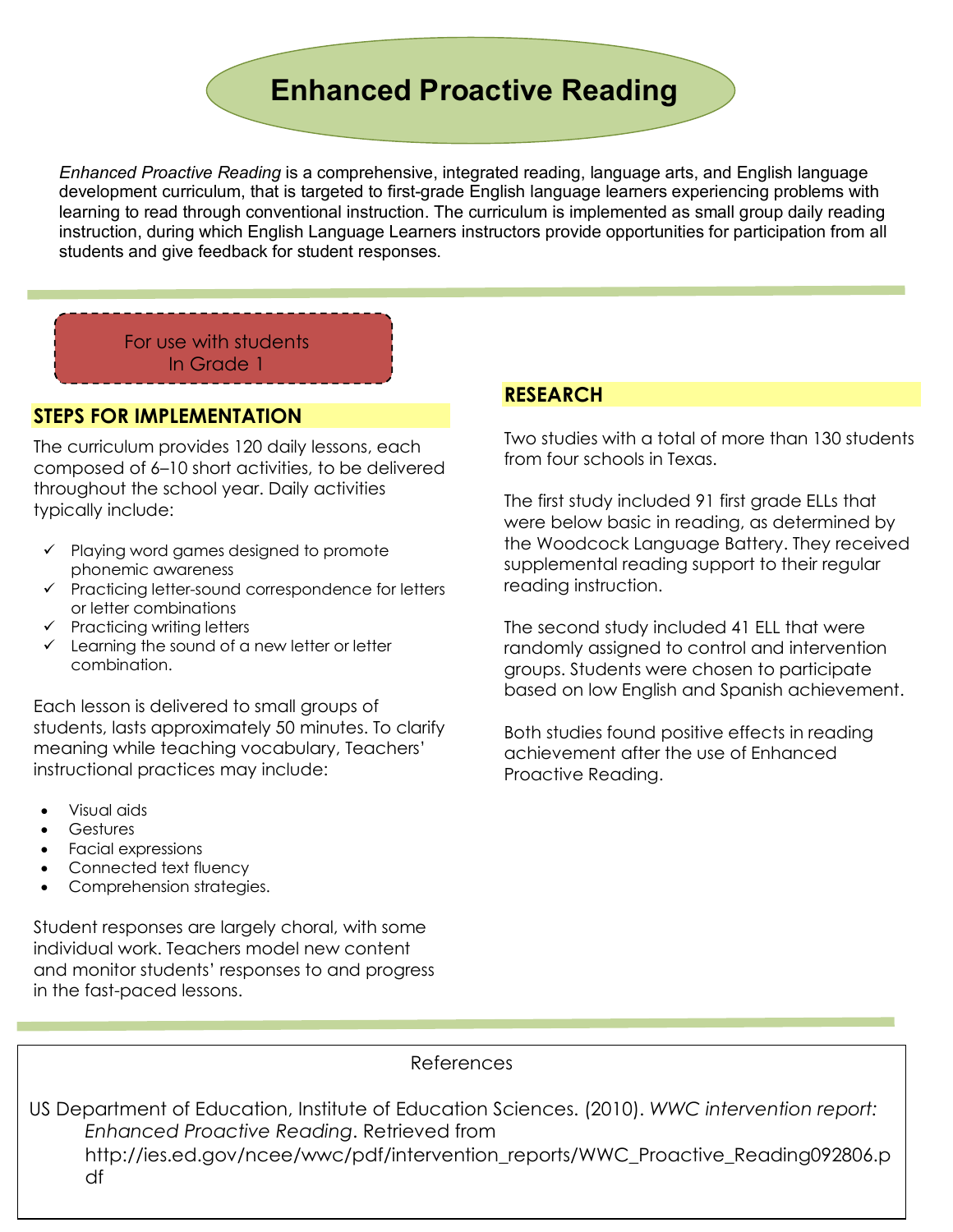# **Instructional Conversations and Literature Logs**

The goal of *Instructional Conversations and Literature Logs* is to help English language learners develop reading comprehension ability along with English language proficiency. *Instructional Conversations* are smallgroup discussions. Acting as facilitators, teachers engage English language learners in discussions about stories, key concepts, and related personal experiences, which allow them to appreciate and build on each others' experiences, knowledge, and understanding. *Literature Logs* require English language learners to write in a log in response to writing prompts or questions related to sections of stories. These responses are then shared in small groups or with a partner.

### **STEPS FOR IMPLEMENTATION**

The *Literature Log* component:

- Teachers assign entries for different segments of readings.
- English language learners are asked to independently write about personal experiences relevant to a character in the story, provide a detailed description of an event that occurred in the story, and evaluate a theme from the story.
- Learners participate in a discussion led by the teacher comparing their own personal experiences to those of the character in the story.

*Instructional Conversation* component:

- The teacher facilitates discussions with English language learners in small groups about the content of the story.
- Discussions last approximately 45 minutes per week.
- The discussions provide an opportunity for teachers to assess story comprehension and assist in broadening English language learners' understanding of the story content and themes.

## **RESEARCH**

Two studies investigated the effects of *Instructional Conversations and Literature Logs.*  One was a randomized controlled trial that focused on the short-term use of the intervention over a few days. The other study was a quasi-experimental design that focused on the long-term use of the intervention delivered as key components in a broader language arts program over a few years.

Participants: 200 Hispanic English language learners from grades 2–5

In both studies, the intervention had statistically significant positive effects on reading achievement. *Instructional Conversations and Literature Logs* had statistically significant positive effects on measures of factual comprehension and interpretive comprehension.

> For use with students in Grades 2-5

#### References

Saunders, W. M. (1999). Improving literacy achievement for English learners in transitional bilingual programs. *Educational Research and Evaluation, 5*(4), 345–381.

Saunders, W. M., & Goldenberg, C. (1999). Effects of instructional conversations and literature logs on limited- and fluent-English-proficient students' story comprehension and thematic understanding. *Elementary School Journal, 99*(4), 277–301.

 US Department of Education, Institute of Education Sciences. (2006*). WWC intervention report: Instructional Conversations and Literature Logs.* Retrieved from http://ies.ed.gov/ncee/wwc/interventionreport.aspx?sid=236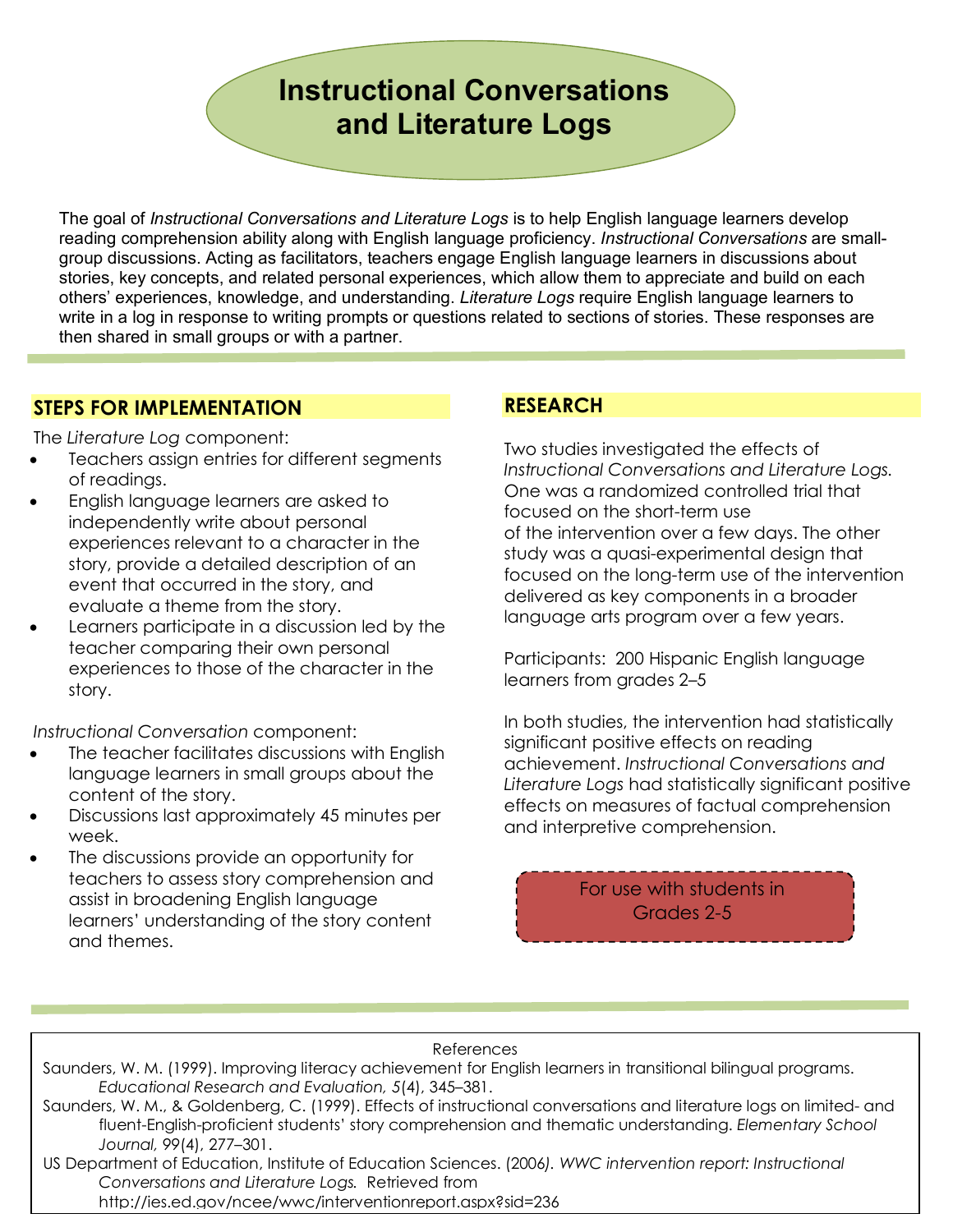# **Peer Assissted Learning Strategies**

*Peer-Assisted Learning Strategies* is a peer-tutoring program for use in elementary school classrooms to improve student proficiency in reading. Its purpose is to supplement students' existing reading curriculum. *Peer-Assisted Learning Strategies* was developed for use with students with diverse academic needs and has been used with English language learners.

For use with students Grades K-6

#### **STEPS FOR IMPLEMENTATION**

The program uses peer-mediated instruction, a process whereby students work in pairs or small groups to provide tutoring in three reading strategies:

- $\checkmark$  Retelling
	- (i.e., sequencing information)
- $\checkmark$  Paragraph shrinking (i.e., generating main idea statements)  $\checkmark$  Prediction relay
	- (i.e., generating and evaluating predictions)

In addition to being trained in each of the reading strategies, students are taught to correct their partner's reading errors, award points for correct responses, and provide consistent encouragement and feedback.

The intervention should be conducted 3-4 times a week for 35 minutes per session.

# **RESEARCH**

Participants: 99 English language learners from 3rd to 6th grade in Texas.

Experimental group: 49 English language learners, in classrooms that used *Peer-Assisted Learning Strategies* for reading instruction.

- $\checkmark$  15 were in the low-achieving subgroup
- $\checkmark$  17 in the average-achieving subgroup
- $\checkmark$  17 in the high-achieving subgroup.

Control Group: 50 ELLs, in classrooms that used "business-as-usual" reading instruction.

- $\checkmark$  18 were in the low-achieving subgroup
- $\checkmark$  18 in the average-achieving subgroup
- $\checkmark$  14 in the high-achieving subgroup.

12 teachers were randomly assigned to a PALS group and contrast group. PALS sessions were conducted 3 times a week for 15 weeks. Students were tested before and after the intervention. The study found that PALS students outgrew contrast students on reading comprehension, and those effects were not mediated by student type.

#### References

Sáenz, L. M., Fuchs, L. S., & Fuchs, D. (2005). Peer-Assisted Learning Strategies for English Language Learners With Learning Disabilities. Exceptional Children, 71(3), 231-247. US Department of Education, Institute of Education Sciences. (2010). *WWC intervention report: Peer assisted learning strategies*. Retrieved from http://ies.ed.gov/ncee/wwc/pdf/intervention\_reports/wwc\_pals\_092910.pdf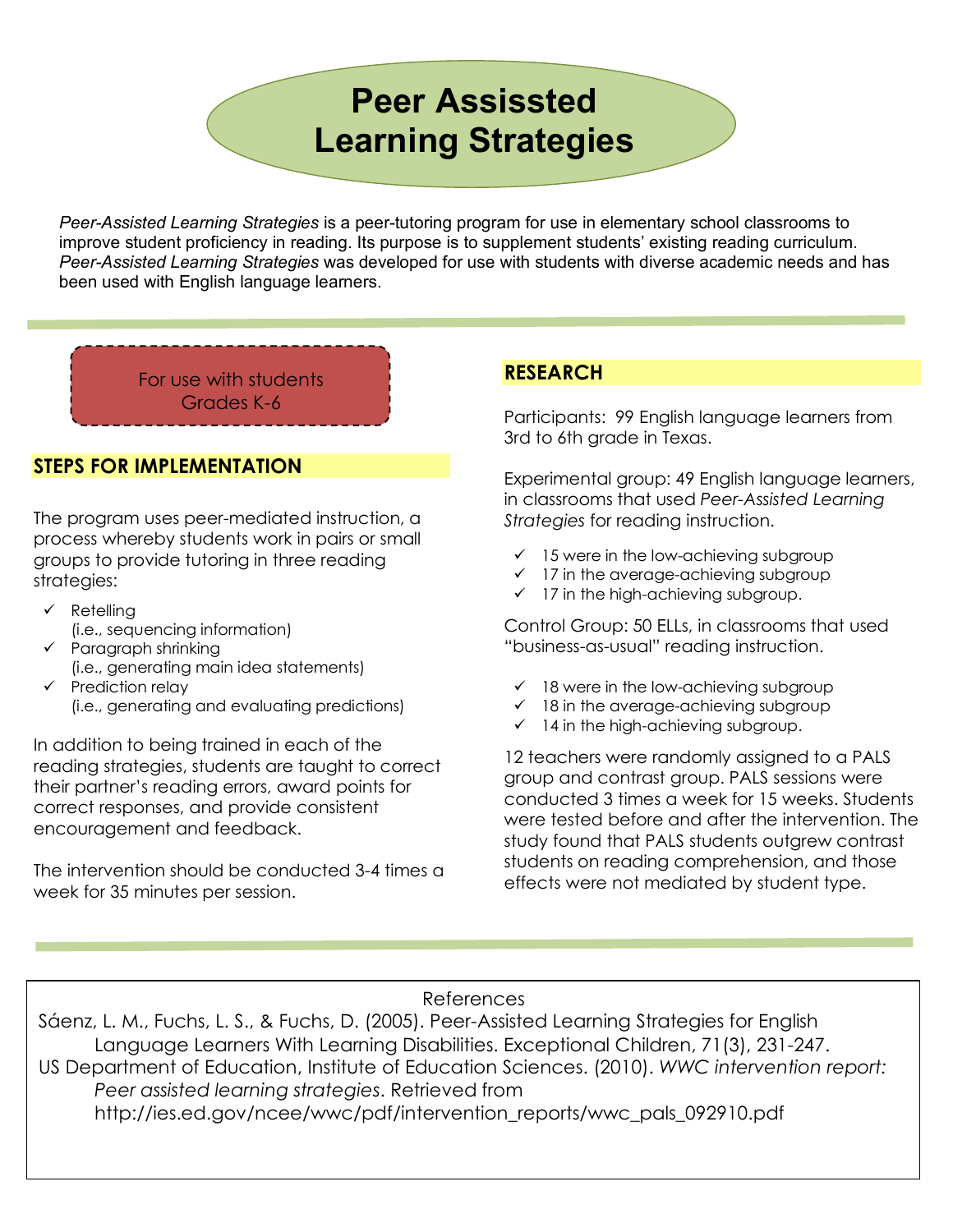# **Read Well**

*Read Well* ® is a reading curriculum for kindergarten and first-grade students whose goal is to increase students' literacy abilities. Students are given opportunities to discuss the vocabulary concepts that are presented in each story. The program is based on the tenets of scaffold instruction, in which teachers begin by presenting models and gradually decreasing their support by providing guided practice before students are asked to complete the skill or strategy independently. The program combines daily whole class activities with small group lessons.

#### **STEPS FOR IMPLEMENTATION**

The *Read Well* ® program involves:

- $\checkmark$  explicit, systematic instruction in English language decoding
- $\checkmark$  sustained practice of skills in decodable text
- $\checkmark$  frequent opportunities to discuss vocabulary and concepts presented in text

Reading and writing skills include

- $\checkmark$  story maps
- $\checkmark$  story retells
- $\checkmark$  guided reports

A key feature of *Read Well* ® is the use of scaffolded instruction, in which teachers begin by presenting models and gradually decreasing their support by providing guided practice before students are asked to complete the skill or strategy independently. As student skills (and motivation) increase, the amount of teacherread text decreases and the student is given greater independence.

### **RESEARCH**

Participants: One study included 34 English language learner students in first grade.

- The intervention group included 17 students assigned to receive *Read Well* ® as their core reading program.
- The control group included 17 students assigned to receive *Macmillan/McGraw-Hill 2003* as their core reading program.

The study determined a statistically significant difference in phonemic awareness and vocabulary skills between the 2 groups; however, there were no significant differences in phonics, fluency, or comprehension skills.

> For use with Grades K-1

#### References

Frasco, R. D. (2008). Effectiveness of reading first for English language learners: Comparison of two programs. *Dissertation Abstracts International Section A*, 69, Retrieved from EBSCO*host*..

US Department of Education, Institute of Education Sciences. (2010). *WWC intervention report: Read Well*. Retrieved from

http://ies.ed.gov/ncee/wwc/pdf/intervention\_reports/wwc\_readwell\_060810.pdf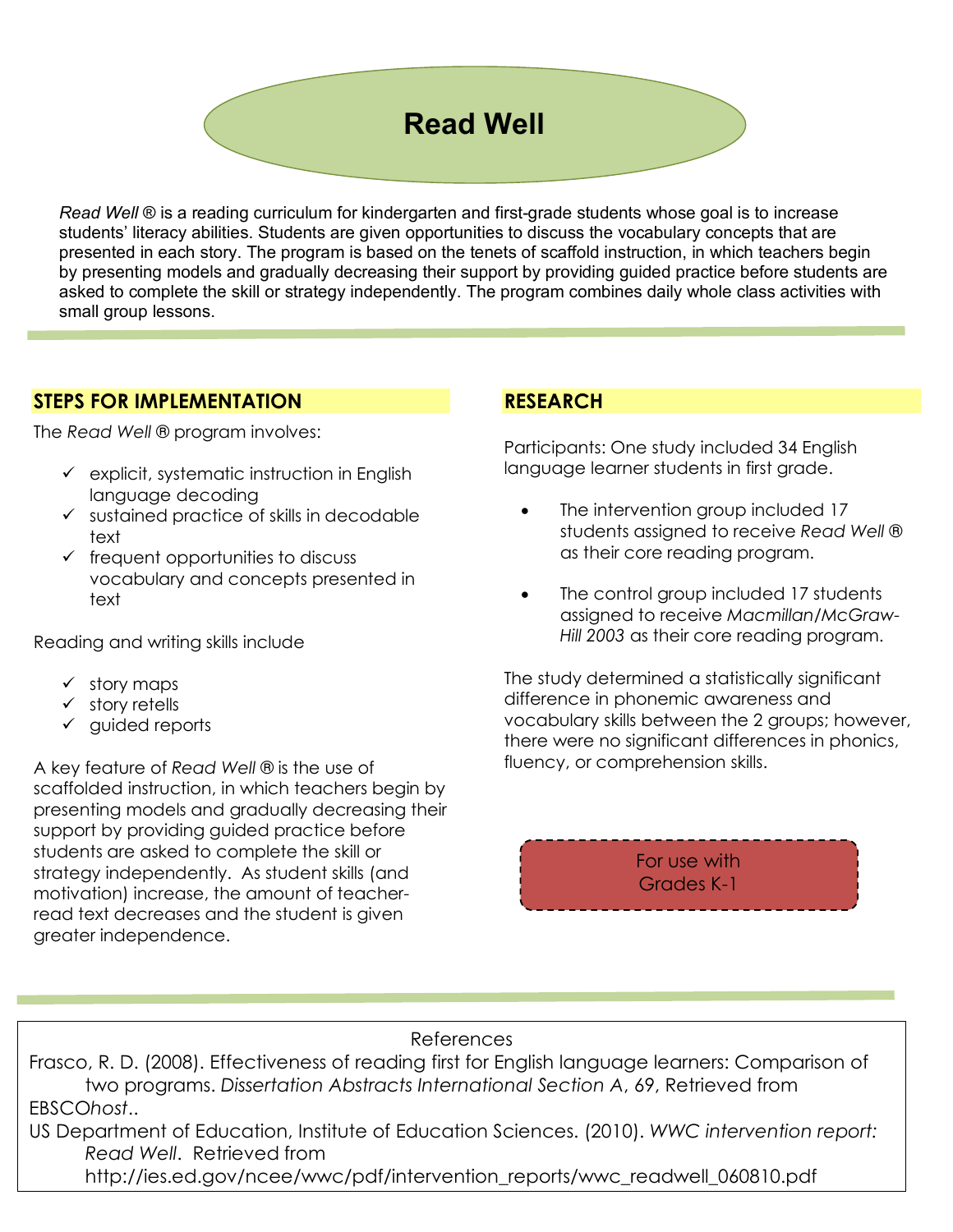# **Reading Mastery**

*Reading Mastery* is a direct instruction program designed to provide explicit, systematic instruction in English language reading. *Reading Mastery* is available in two versions, *Reading Mastery Classic* levels I and II (for use in grades K–3) and *Reading Mastery Plus*, an integrated reading-language program for grades K–6.

#### **STEPS FOR IMPLEMENTATION**

Reading Mastery uses 30- to 45-minute lessons designed to facilitate teacher-student interactions and active student participation.

A typical lesson includes seven to nine short activities that encompass multiple strands of content such as:

- $\checkmark$  Phonemic awareness
- $\checkmark$  letter-sound correspondence
- $\checkmark$  sounding out words,
- $\checkmark$  word recognition
- $\checkmark$  vocabulary
- $\checkmark$  oral reading fluency
- $\checkmark$  comprehension

The overarching teaching routine repeated throughout the curriculum is composed of the following steps:

- modeling new content
- providing guided practice
- Implementing individual practice and application.

Lesson scripts act as a guide for teachers. Signals and group responses are used to keep students involved and on task—and to control lesson pacing.

#### **RESEARCH**

Participants: Two hundred ninety-nine Hispanic students from kindergarten to grade 3.

Participants were randomly assigned to the supplemental instruction or to a no-treatment control group.

Participants' reading ability was assessed in the fall, before the first year of the intervention, and again in the spring of Years 1, 2, 3, and 4.

At the end of the 2-year intervention, students who received the supplemental instruction performed significantly better than their matched controls on measures of entry-level reading skills

The benefits of the instruction were still clear 2 years after instruction had ended, with students in the supplemental-instruction condition still showing significantly greater growth on the measure of oral reading fluency.

> For use with Grades K-6

#### References

Gunn, B., Smolkowski, K., Biglan, A., Black, C., & Blair, J. (2005). Fostering the Development of Reading Skill Through Supplemental Instruction: Results for Hispanic and Non-Hispanic Students. *Journal of Special Education*, 39(2), 66-85.

US Department of Education, Institute of Education Sciences. (2010). *WWC intervention report: Arthur*. Retrieved from

http://ies.ed.gov/ncee/wwc/pdf/intervention\_reports/WWC\_Reading\_Mastery\_092806.pdf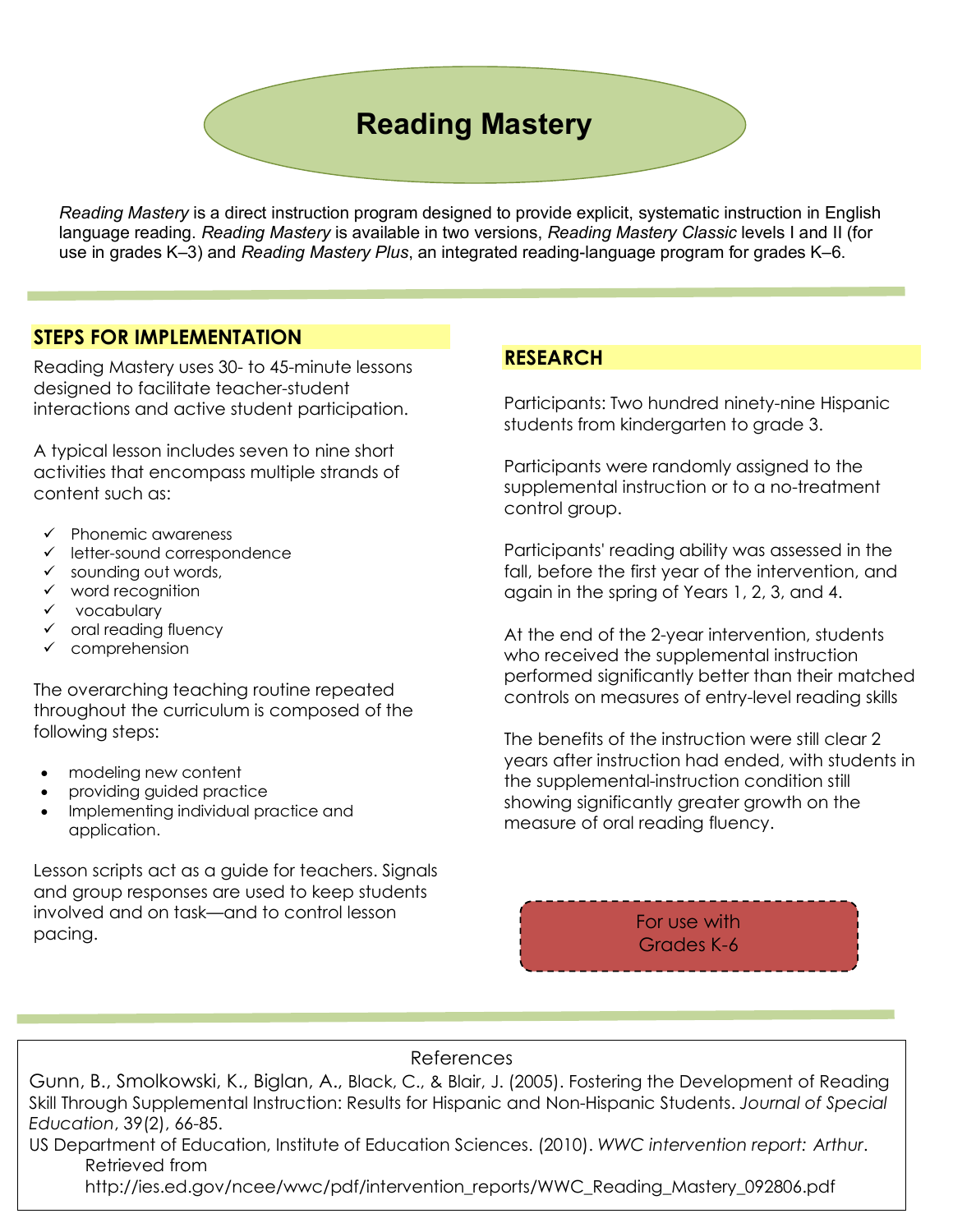# **Research-Based Intervention Recommendations**

Supporting and promoting reading development of ELLs is a challenge and a necessity for educators across the nation. Rivera et al. (2006) provides research based recommendations to guide the planning and implementation of any instructional approach or academic intervention targeted to promote ELLs abilities.

# **RECOMMENDATIONS FOR PROMOTING READING ABILITY**

- 1. ELLs need early, explicit, and intensive instruction in phonological awareness and phonics in order to build decoding skills.
- 2. K-12 classrooms across the nation must increase opportunities for ELLs to develop sophisticated vocabulary knowledge.
- 3. Reading instruction in K-12 classrooms must equip ELLs with strategies and knowledge to comprehend and analyze challenging narrative and expository texts.
- 4. Instruction and intervention to promote ELLs' reading fluency must focus on vocabulary and increased exposure to print.
- 5. In all K-12 classrooms across the U.S., ELLs need significant opportunities to engage in structured, academic talk.
- 6. Independent reading is only beneficial when it is structured and purposeful, and there is a good reader-text match.

# **RECOMMENDATIONS FOR PROMOTING MATHEMATICS ABILITY**

- 1. ELLs need early explicit and intensive instruction and intervention in basic mathematics concepts and skill.
- 2. Academic language is as central to mathematics as it is to other academic areas. It is a significant source of difficulty for many ELLs who struggle with mathematics.
- 3. ELLs need academic language support to understand and solve the word problems that are often used for mathematics assessment and instruction.

#### References

 Available online at http://www.centeroninstruction.org/files/ELL1-interventions.pdfRivera, F.D., Lesaux, M., Kieffer, N.M., Rivera, H. (2006). Practical Guidelines for the Education of English Language Learners: Research-Based Recommendations for Instruction and Academic Interventions. Portsmouth, NH: RMC Research Corporation, Center on Instruction.